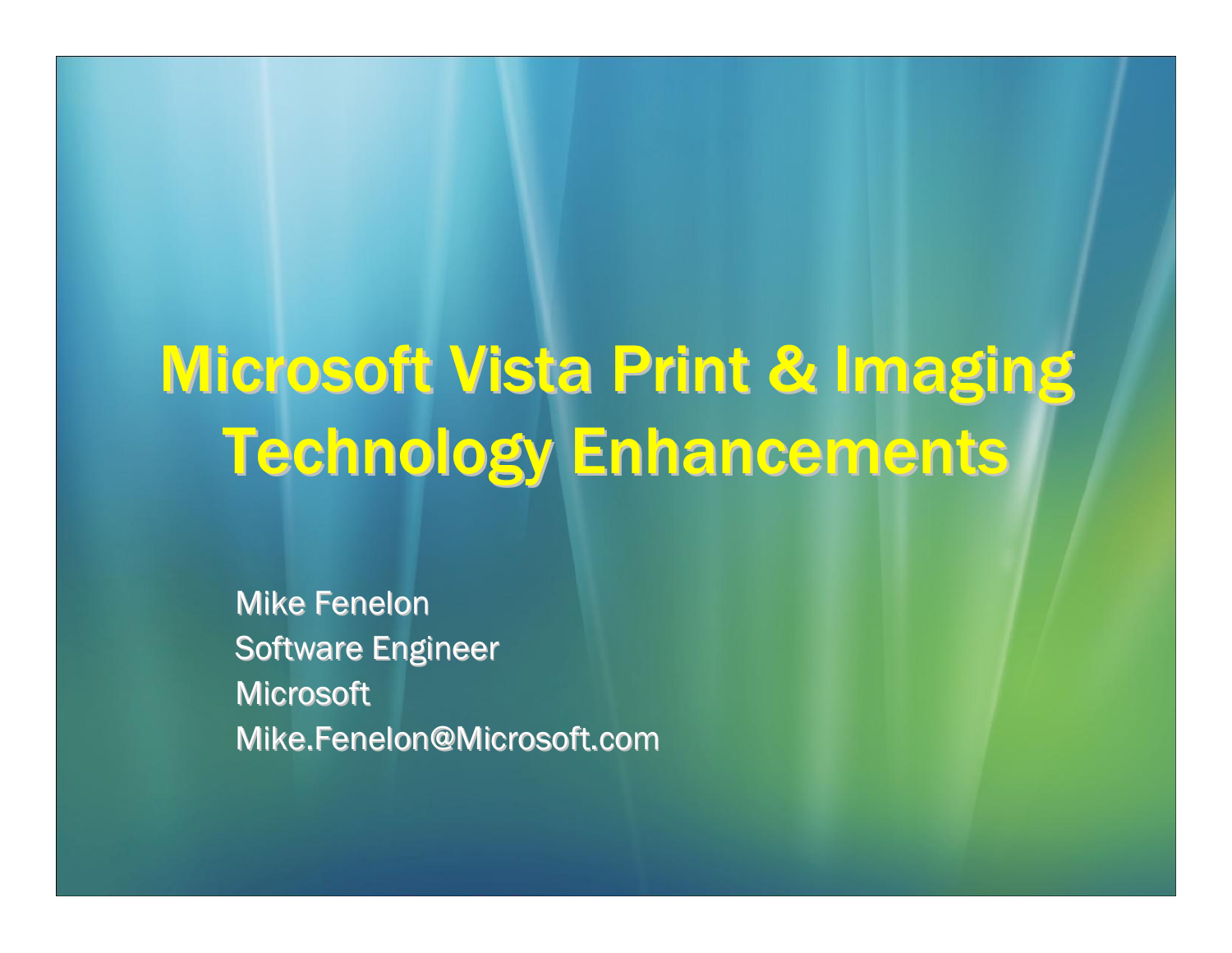# Agenda

- XML Paper Specification (XPS)
- Print Schema
- Print Ticket/Print Capabilites
- Web Services on Devices Support
	- WS Print
	- en al control de la control de — WS Scan
- Standard TCP/IP Port Monitor Enhancements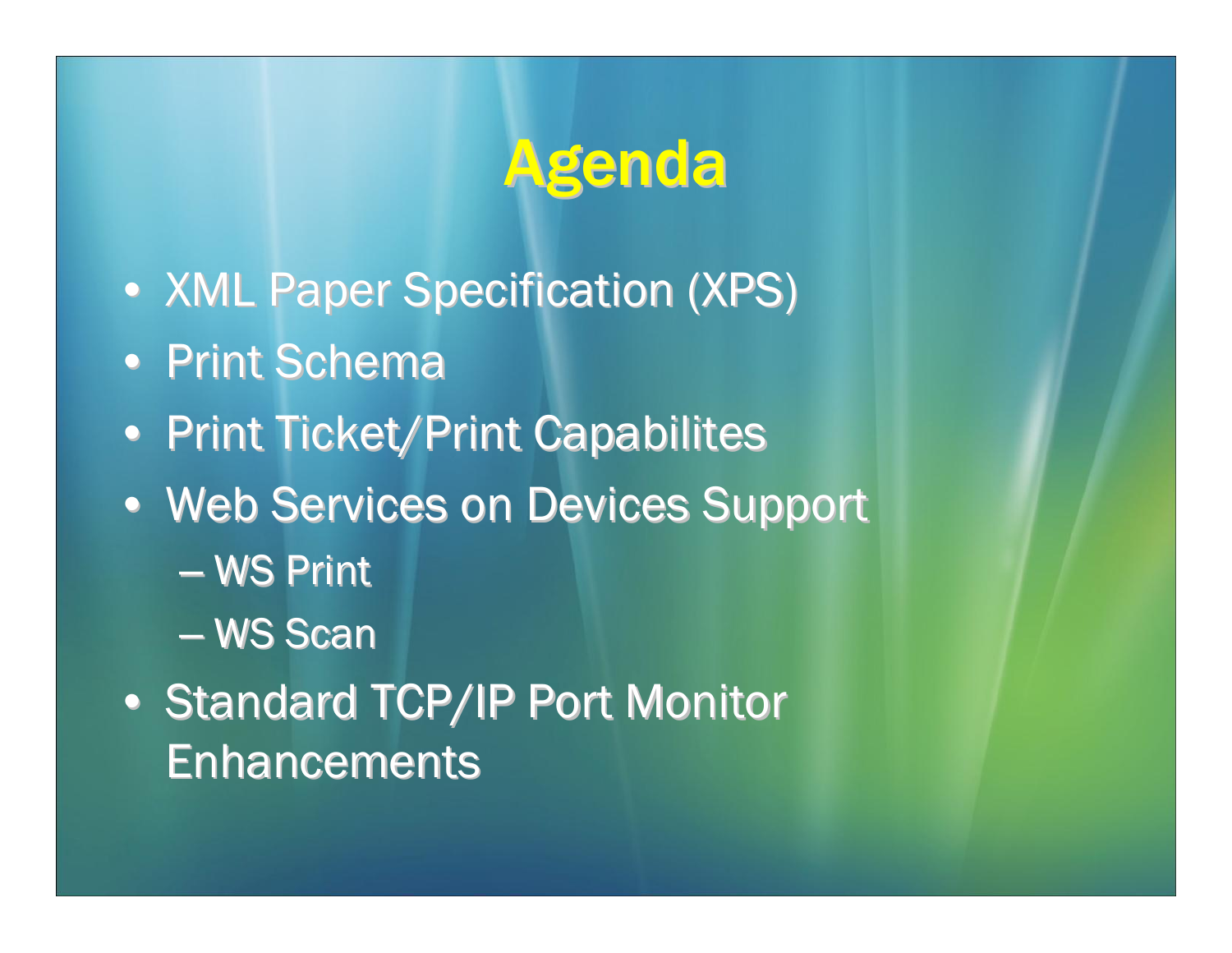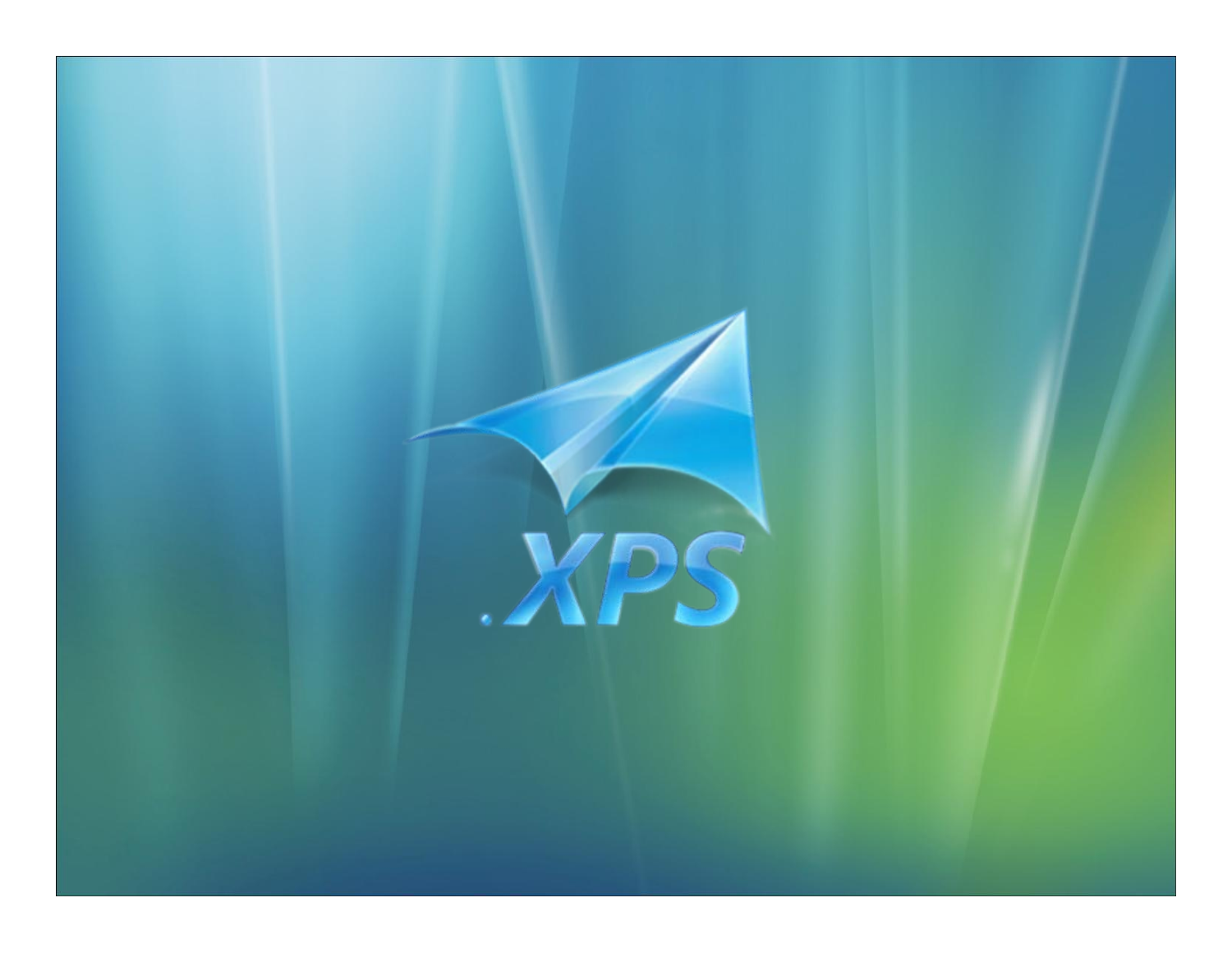#### **XML Paper Specification (xPS) "Electronic** Paper "

- Accurately represents  $\bigoplus$ printed page
- $\bigcirc$ Layout doesn't change
- $\bigodot$ Rendered on any platform
- $\bigcirc$ Share with confidence
- Print with high fidelity Ō
- $\bigoplus$ Great for archiving, Great for archiving, document workflows

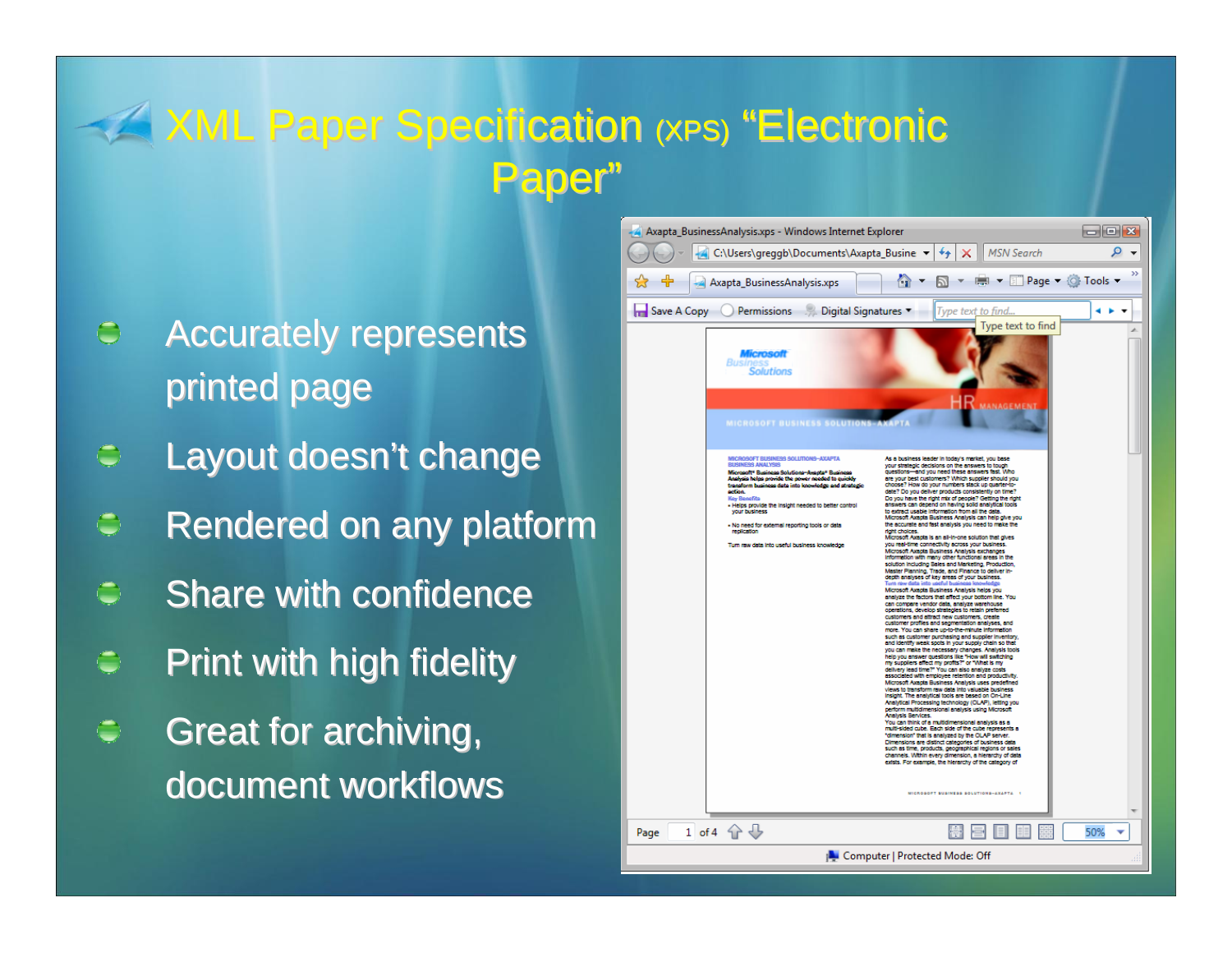

# **XPS Advantages**

- $\bigodot$ Modern format: humanreadable XML in ZIP
- $\ominus$ **Great support from** printers and scanners
- $\ominus$ Cross platform, extensible Cross platform, extensible
- $\bigcirc$ Royalty-free, click-thru license
- **Trustworthy viewer** Ô
- Deep .NET support
- $\bigodot$ **Protected by Windows RMS or integrated into** other RMS systems

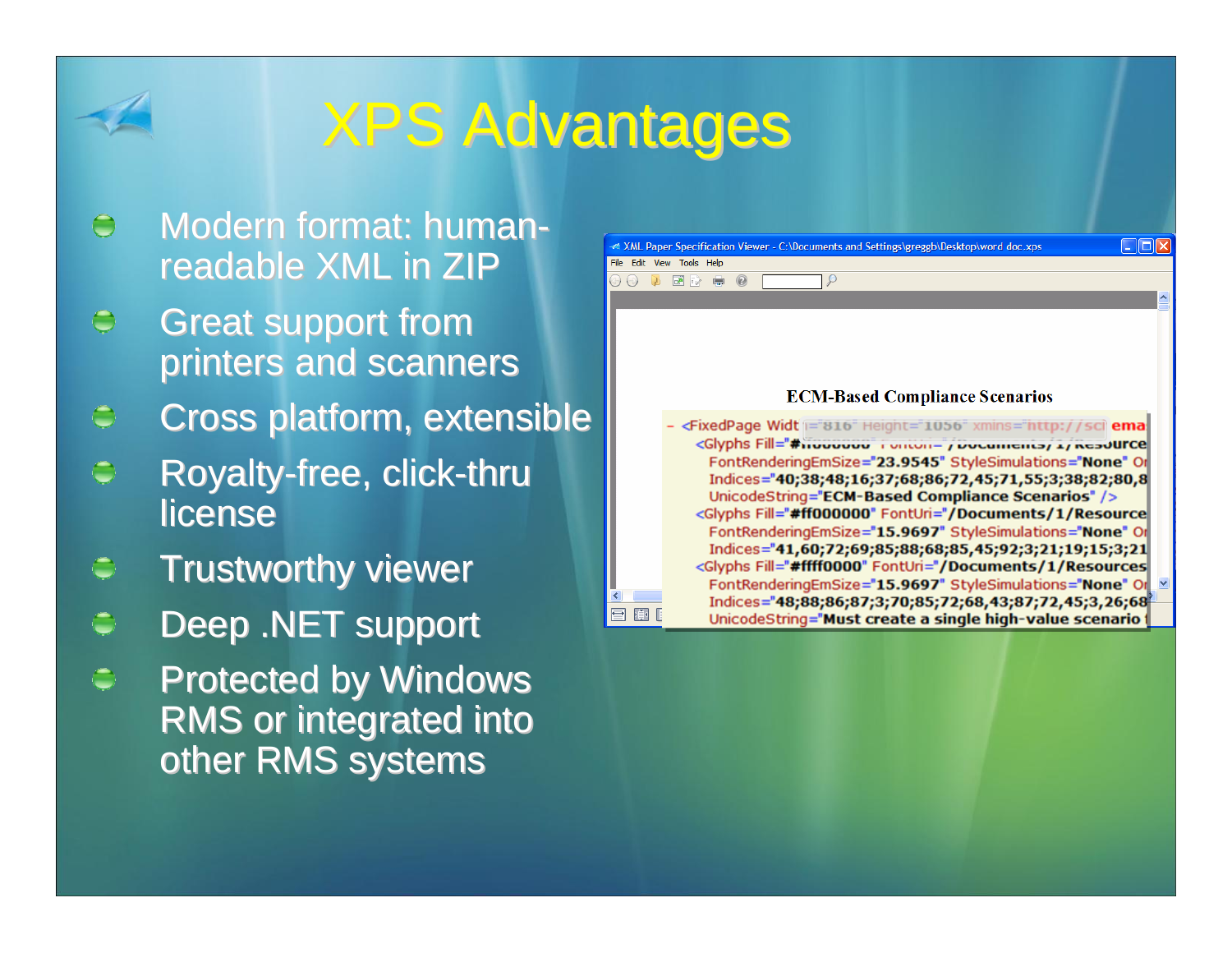## **XPS-based Document Solutions (sample)**

**Building Document Activities** 

Watermark pages Get Page, Image Get Story, Thumbnail Redact, Annotate^ Remove contentPrint XPS DocumentAssemble multiple xps Sign with policies Add signature request Bulk manage  $.XDS/*.*x$ Out-of-box publishing Integration w/MOSS Integration w/WPF

Capture, Create, View Applications

**Ingredients** for Regulatory **Compliance** 

Automating Document **Workflows** 

Direct scan to XPS*(Canon, Xerox, Sharp, Konica Minolta) (Lots more < 6 m post Windows Vista launch)*

Convert to XPS*(Conversion, Capture, OCR, Reflow players active – Nuance, PDF ecosystem companies)*

Capture spool file *(Windows Vista, WPF)*

Use or Build custom XPS Viewers

Immutable contentFixed-page layout WYSIWYG – ideal for archiving, non-repudiation No authoring appln. required to view Secure, well-defined contentMaintains document authenticity & integrity Efficient format –font subset, etc.

Plug into WWF *(.NET 3.0 APIs for protection, content, resources) (Create compound activities, add UX designs)*

XML & ZIP lets you plug into other workflows

Extend into vertical solutions, use doc. repositories (SharePoint, Custom)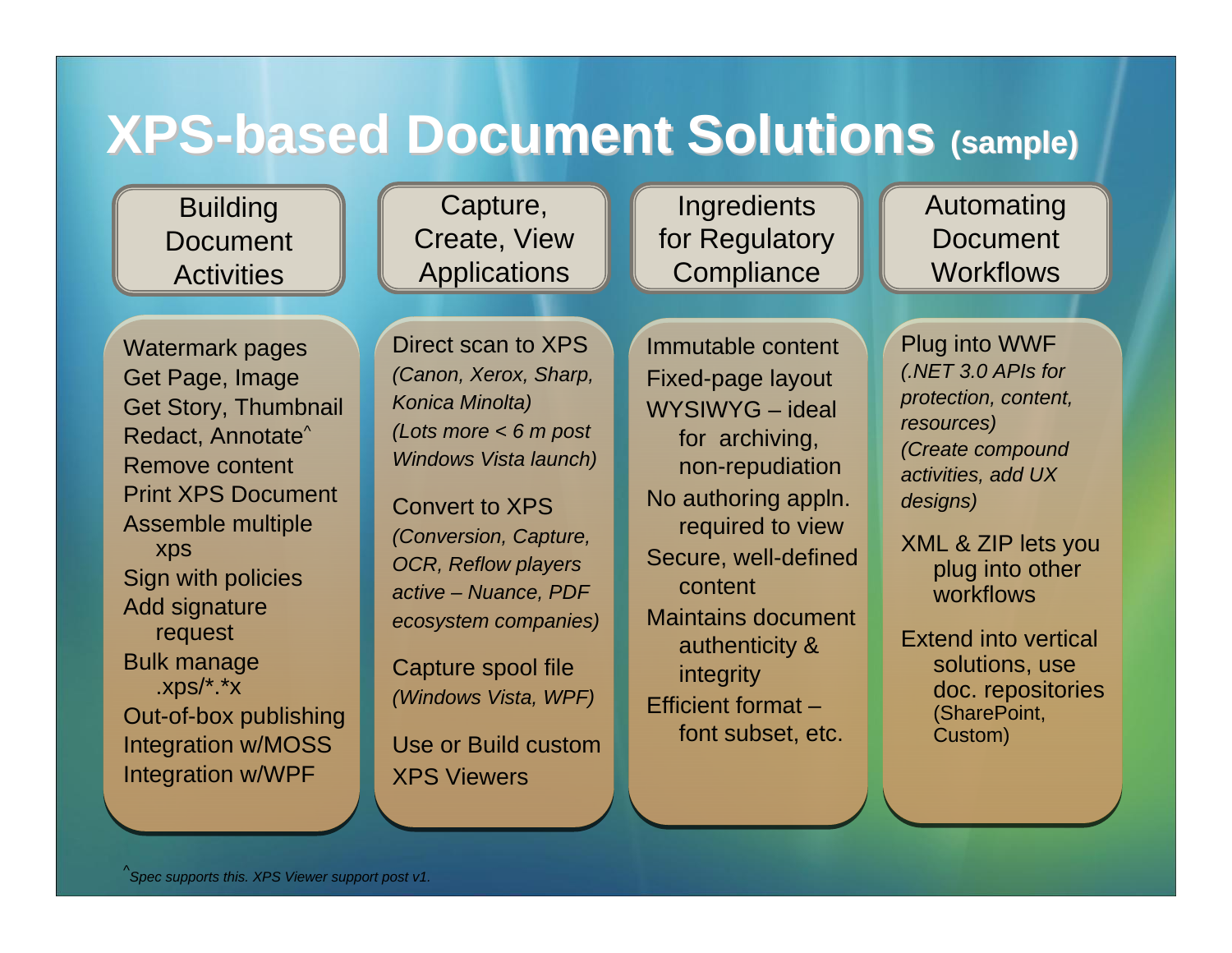





- Protect & validate with Rights Management & Digital  $\bullet$ **Signatures**
- XPS Viewer brings Windows RMS protection to any content  $\bullet$
- Out-of-the-box information protection  $\bullet$ 
	- XPS created from Office inherits document permissions
	- Outlook sets permissions to XPS documents in restricted e-mail
- Office SharePoint Server 2007 sets permissions on XPS  $\bullet$ uploads
- Tools to create, share, view, and print now in the platform  $\bullet$
- Scan, create from 2007 Office or any Windows application  $\bullet$
- Share through SharePoint or Exchange and view via IE  $\bullet$
- Print to any printer, including new XPS-optimized printers  $\bullet$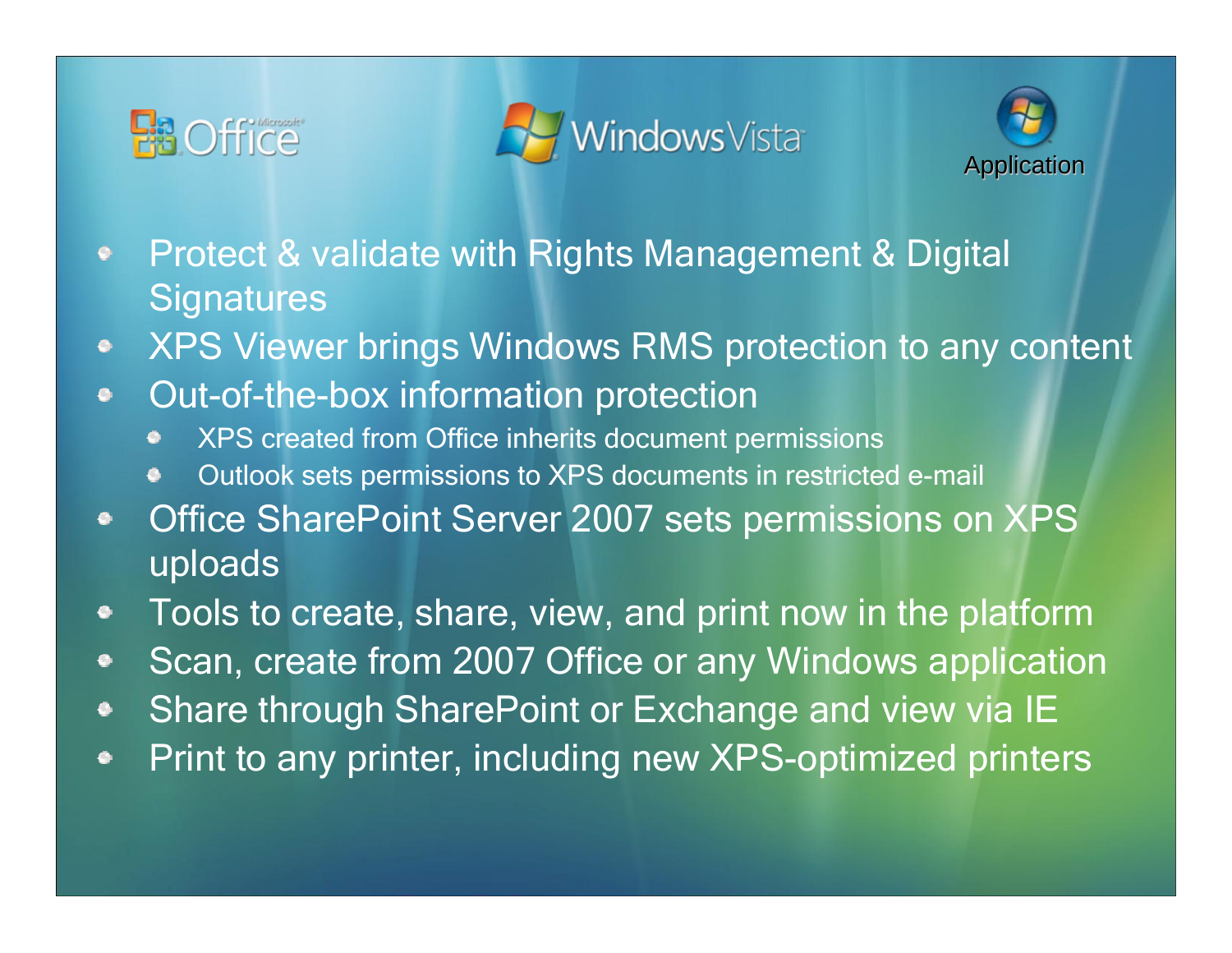#### **Creating documents Creating documents**

- Any Windows application can create XPS via freely available "Microsoft XPS Document Writer"
- WPF applications natively create XPS  $\bullet$
- 2007 Office system applications output XPS  $\bullet$ Word, Excel, PowerPoint, Access, Publisher, Visio, OneNote and InfoPath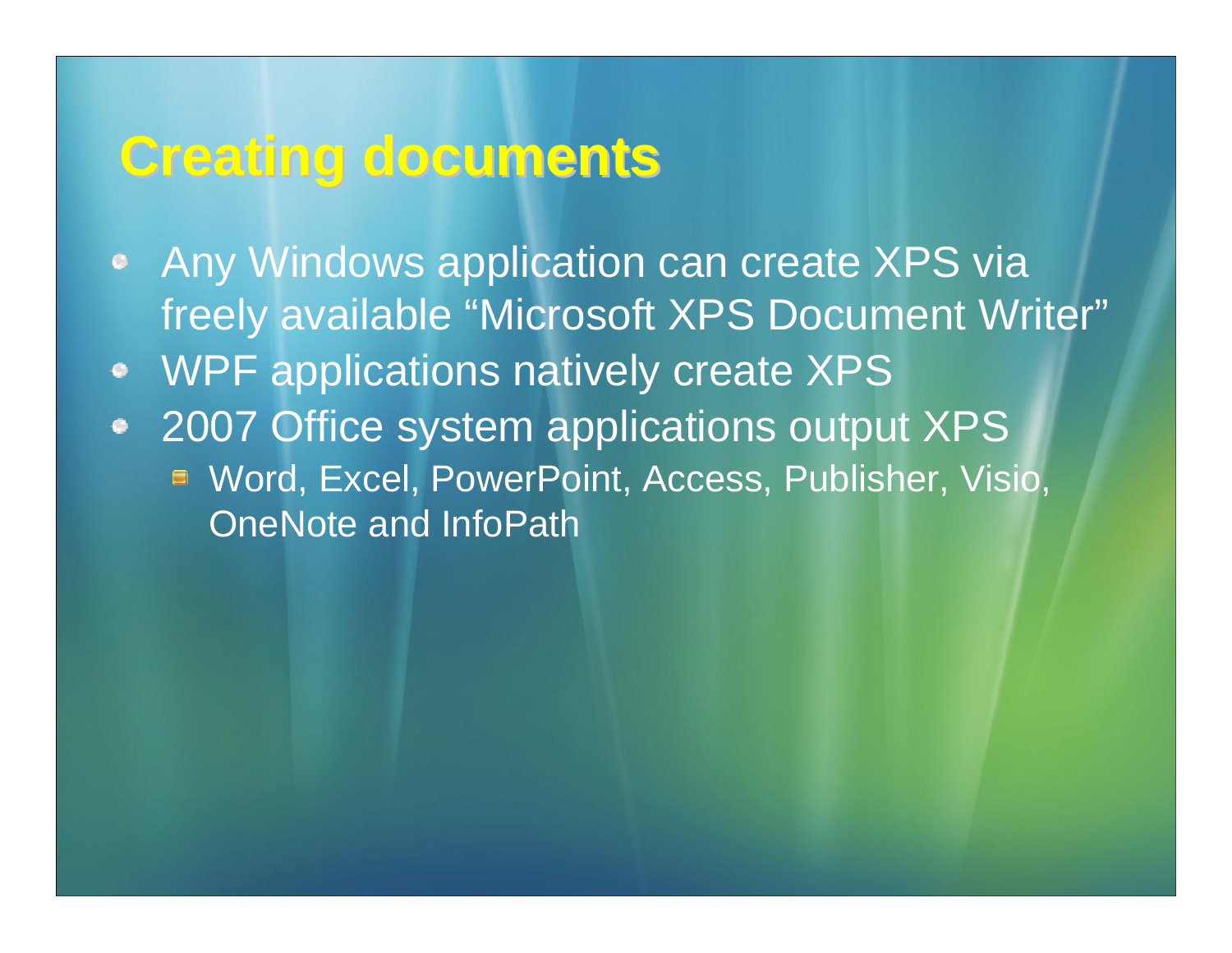#### **Capture Scenarios Capture Scenarios**

**Existing Electronic Documents**  $\bullet$ 

- Any Windows application (MXDW) & 2007 Office system
- Convert to XPS
- OCR to XPS
- Capture Paper
	- Directly scan into XPS
		- Canon, Fuji-Xerox, Xerox, Konica-Minolta, Sharp
		- Several can directly scan into a SharePoint library with digital signatures
		- Some have shown OCR, MRC capabilities on device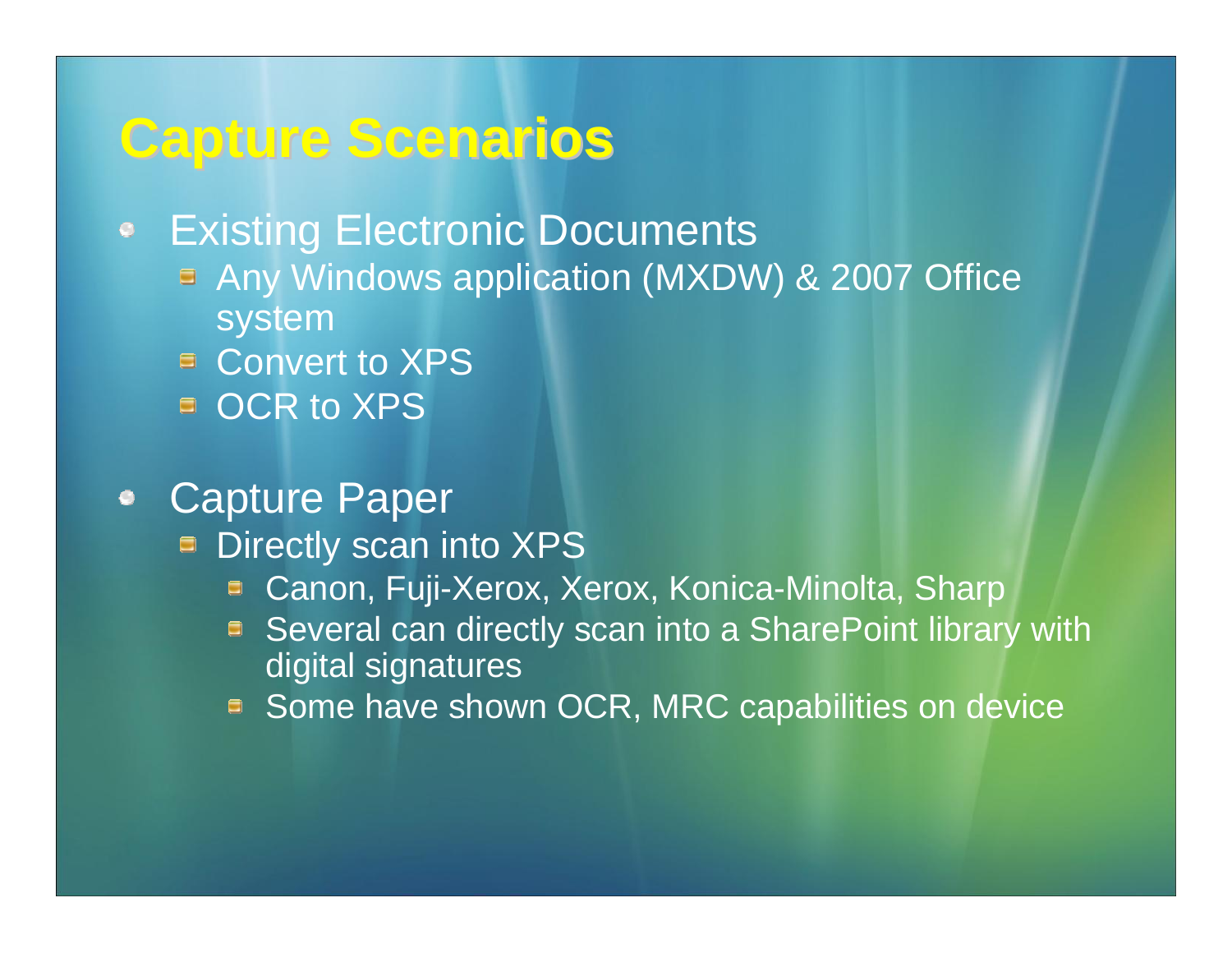## **Digital Signature Scenarios Digital Signature Scenarios**

- XPS brings digital signatures natively into document workflows Verify signatures and certificates
	- Add a signature request
	- Cosign with multiple signatures  $\blacksquare$
	- Built on XML DigSig x.509 certificate, MS PKI/CAPI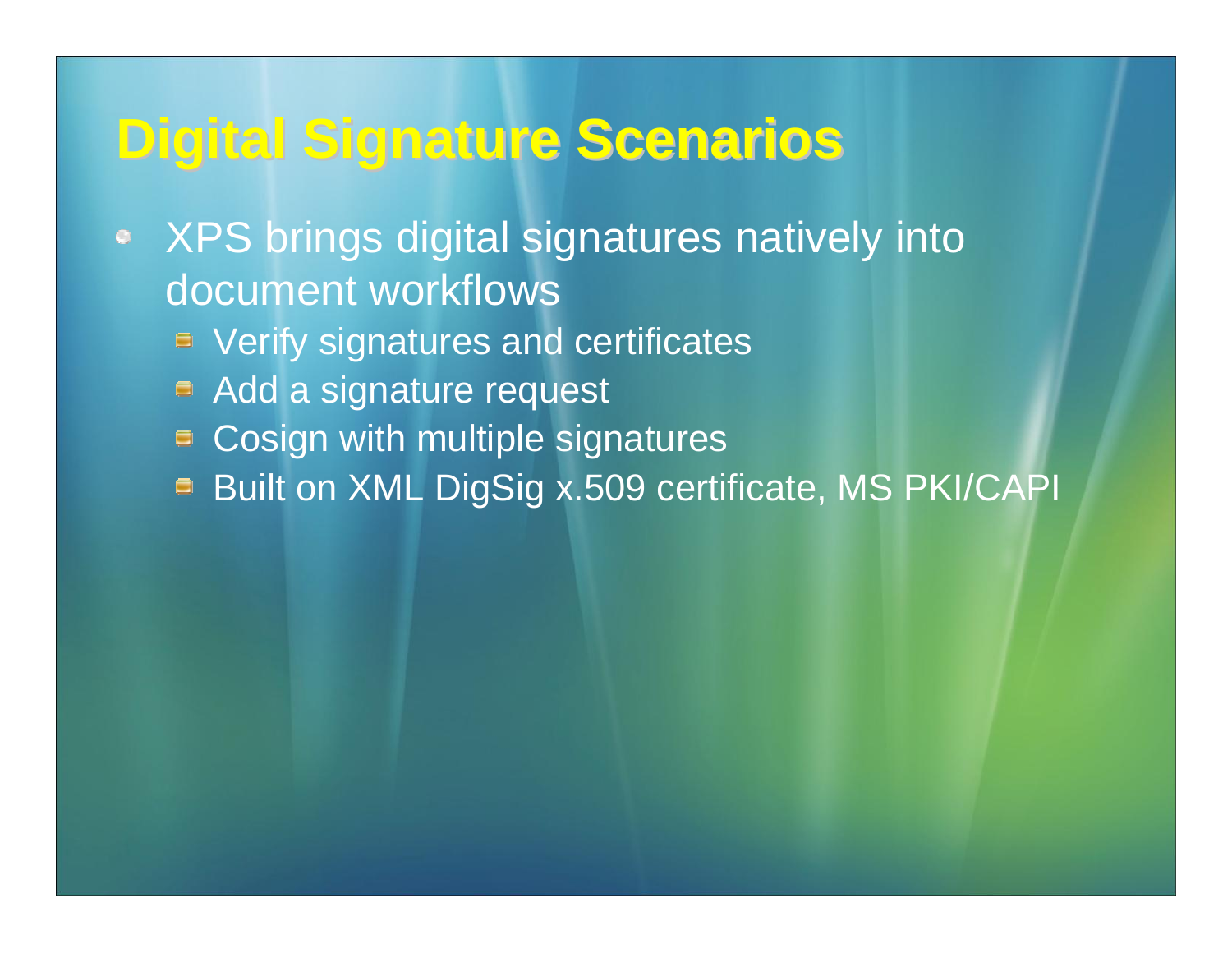#### **Rights Management Scenarios Rights Management Scenarios**

- XPS enables Rights Management for every  $\bullet$ document
	- XPS Viewer supports end-to-end RMS
	- 2007 Office system syncs RM permissions when publishing to XPS
	- **BI** SharePoint 2007 document libraries can automatically RM protect content on download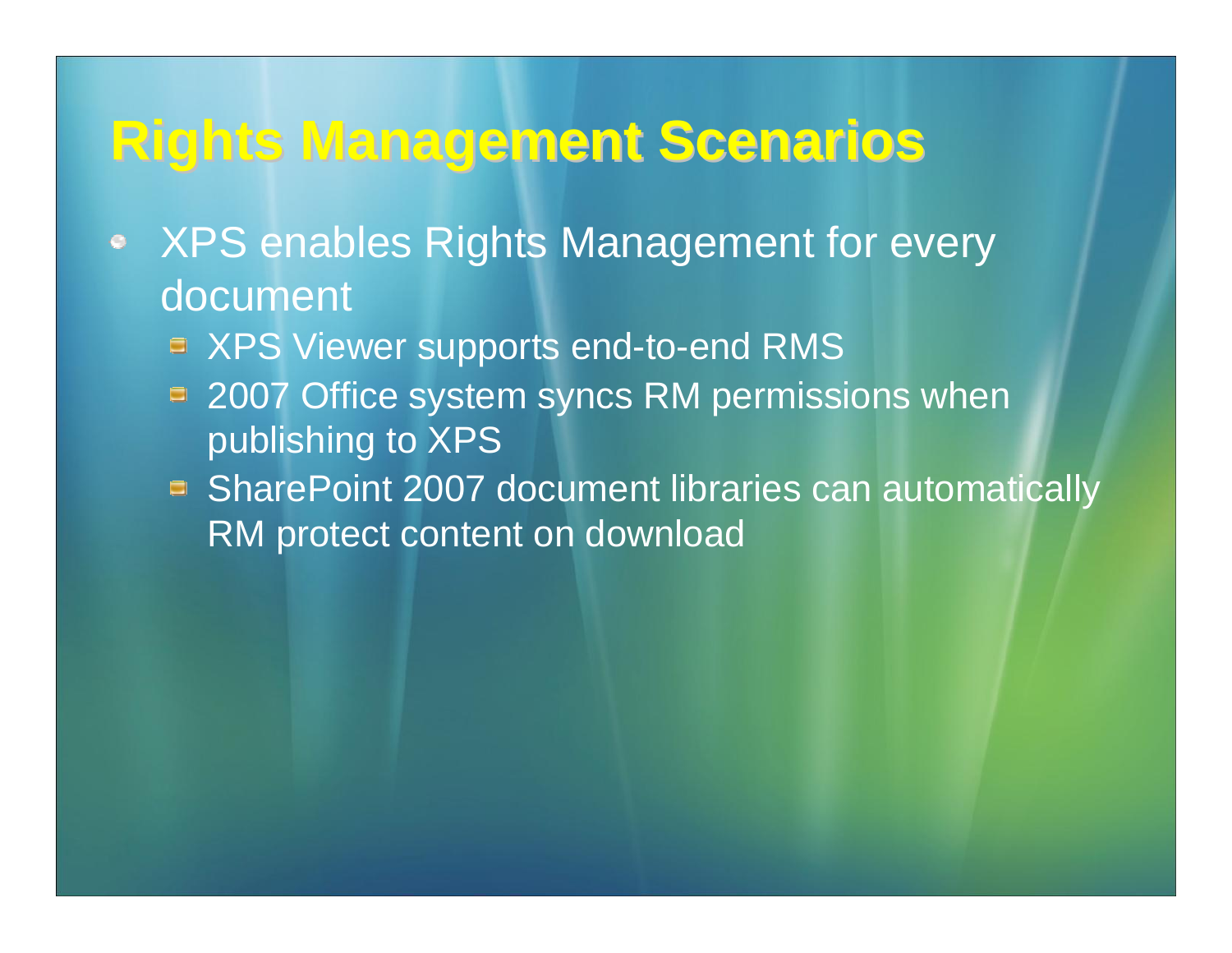## **XPS highlights XPS highlights**

Open Open Format Format • Modern open format built on industry standards (XML & ZIP)  $\bullet$  Royalty-free to read-write-render on any platform & any device • Meets customer needs for simple, easy electronic paper

**Trustworthy** 

• Archivable electronic paper, free of macros and scripts • Built-in support for digital signatures

Hi-Fi Hi-Fi Graphics Graphics • High-quality, high-resolution color printing • WYSIWYG high-fidelity screen to device experience

#### Integration

• Shared technology with Windows, Office, SharePoint & RMS • Extensive integration options with existing technologies & cross-platform

Platform for Innovation

• Innovation & business opportunities for partners • ISVs: New tools for ECM, compliance solns., rich experiences • IHVs: New device opportunities for scan, print, direct integration into document workflows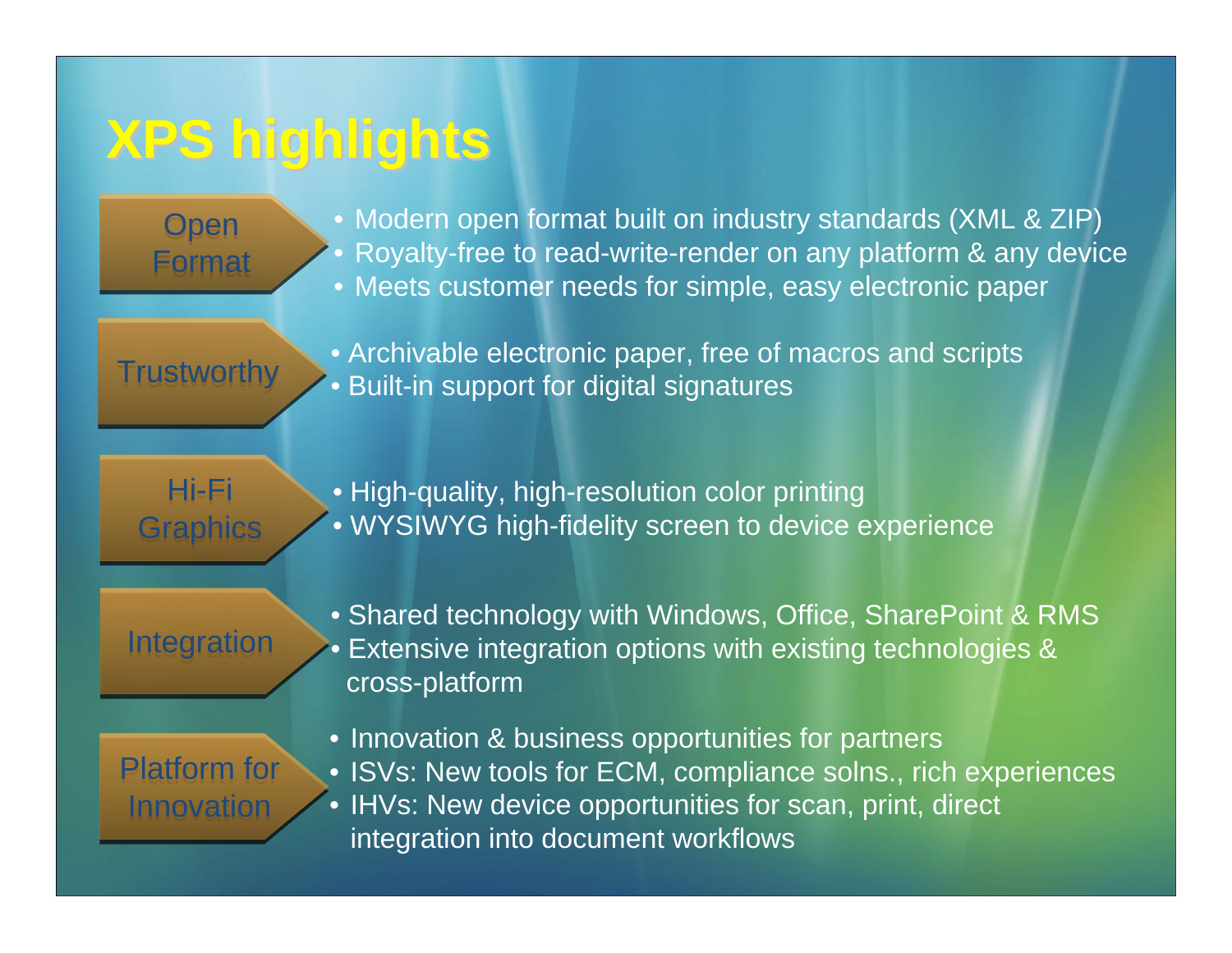# **Print Schema**

- A common mechanism for all devices to report print capabilities and for clients to specify settings for a print job
- Allows for transparency of settings between components and generalized user interfaces
- XML-based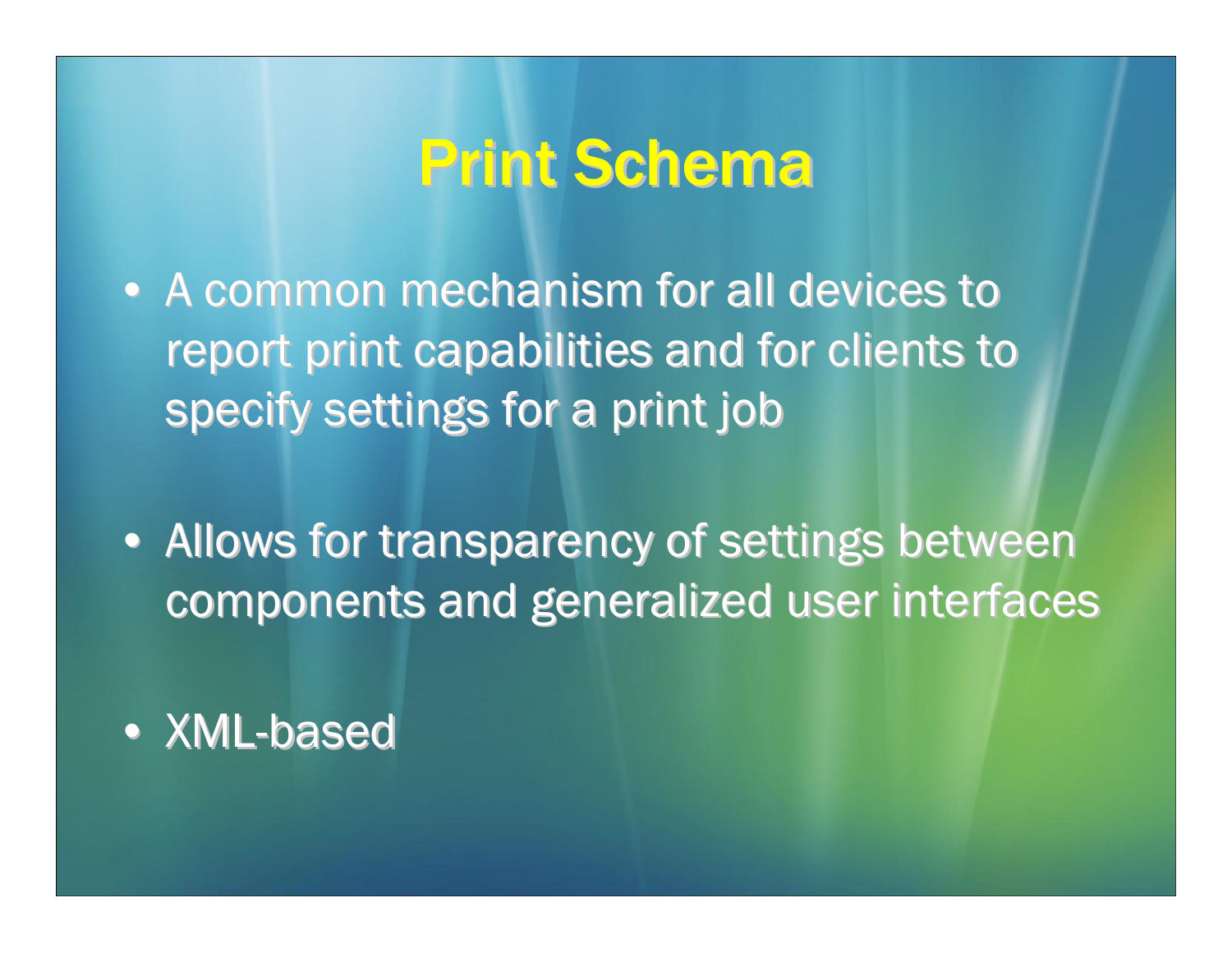#### **Print Schema Documents Print Schema Documents**

• All documents that conform to the Print Schema Framework schema and requirements

**F** PrintCapabilities Document **Provides the possible device configuration settings E** Provided by device firmware or drivers

#### **PrintTicket Document**

- Contains the selected settings of the print job
- May be generic for portability  $-$  or  $-$
- May specifically address features of a targeted printer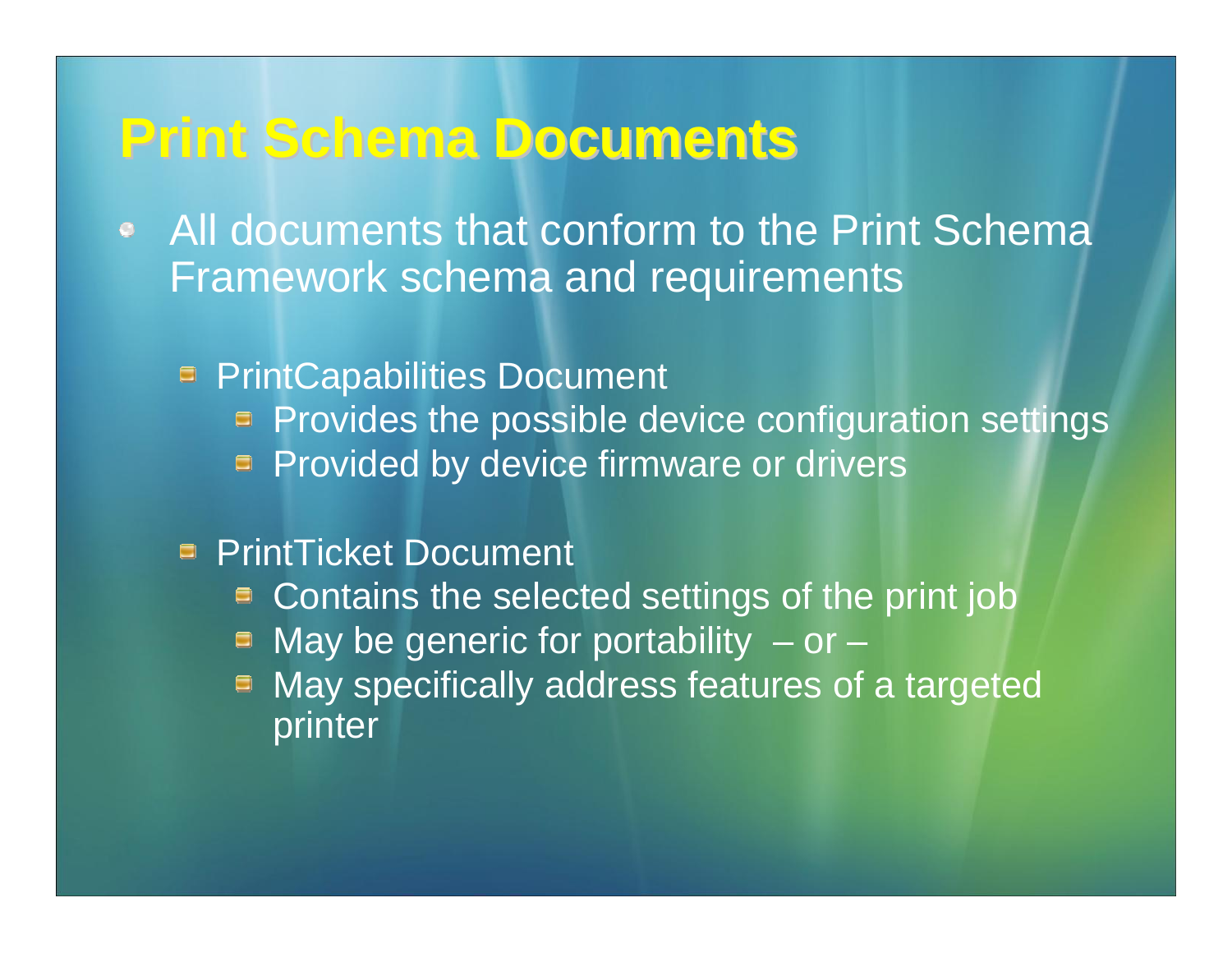# Print Schema Components Print Schema Components **Overview**

Print Schema Framework

General Structure **Element Types** 



**Element Type Instances** Element Hierarchies

**Device Capabilities Schema Configurable Device Capabilities** 

JT/DC .Net **Objects** 

Print Ticket Schema**Job Formatting**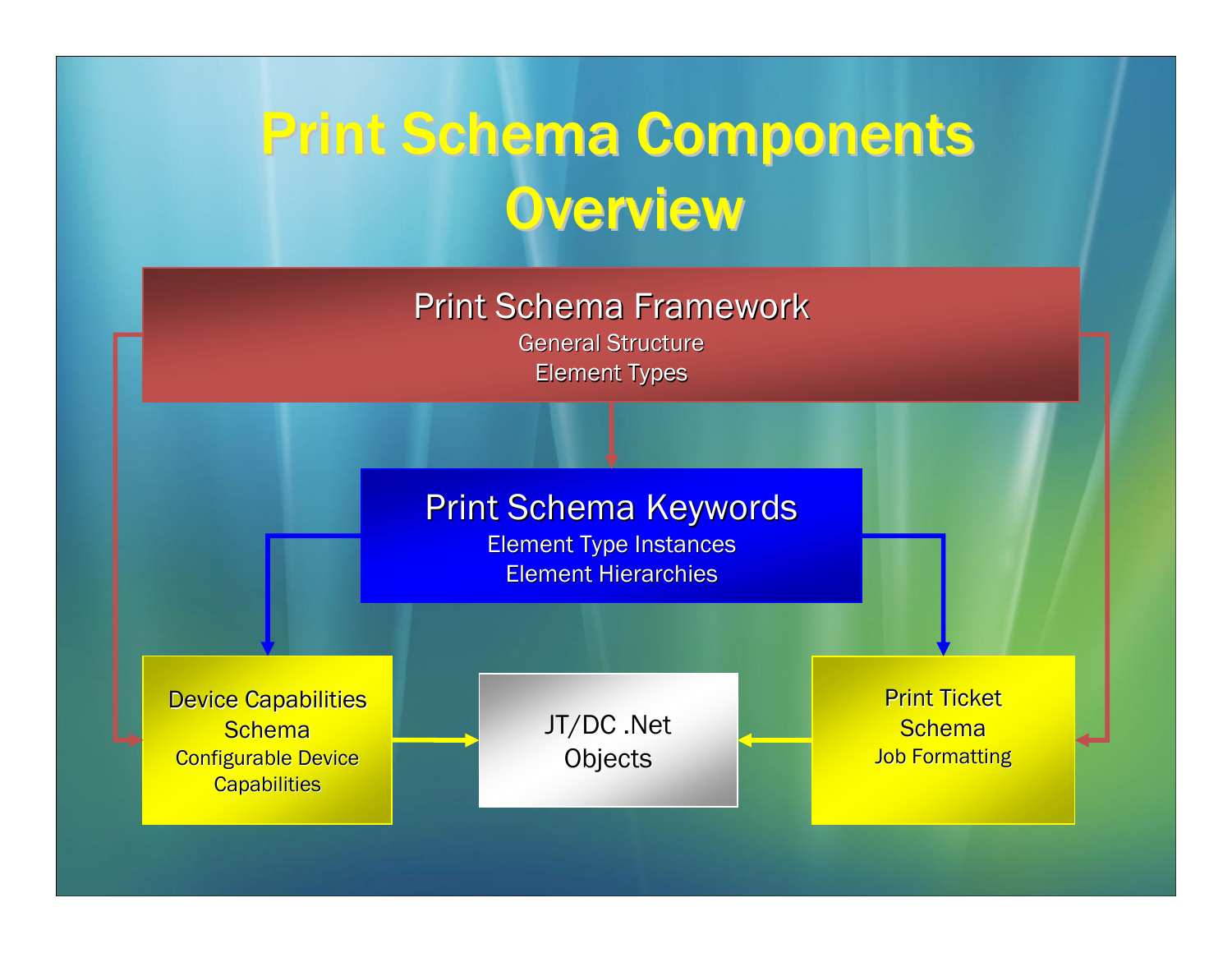# **Print Schema Terms**

- Software or hardware that produces a PrintCapabilities document is called a **PrintCapabilities producer**
- Software or hardware that processes a PrintCapabilities document is called a **PrintCapabilities consumer**
- Software or hardware that produces a PrintTicket is called a PrintTicket producer
- Software or hardware that processes a PrintTicket is called a PrintTicket consumer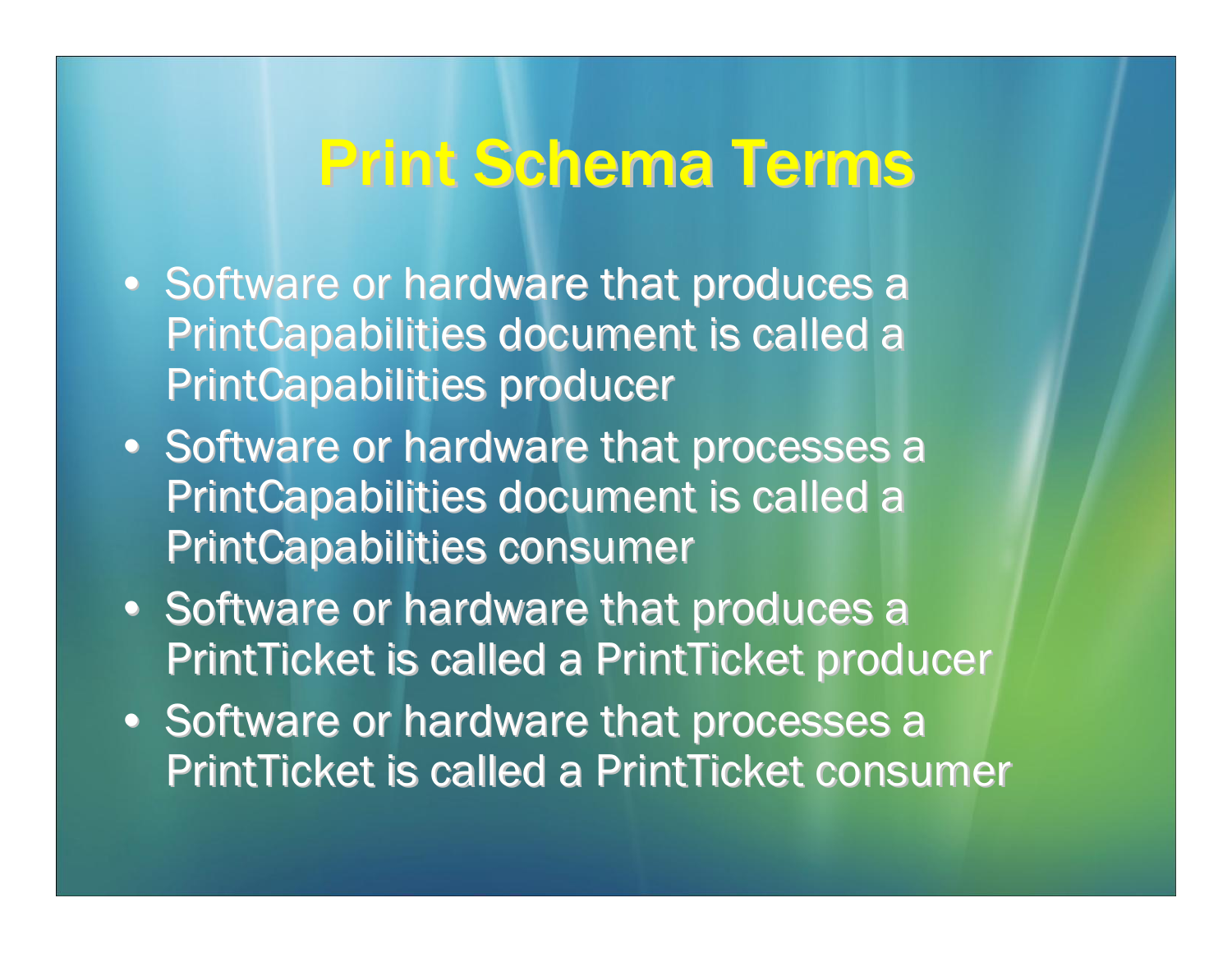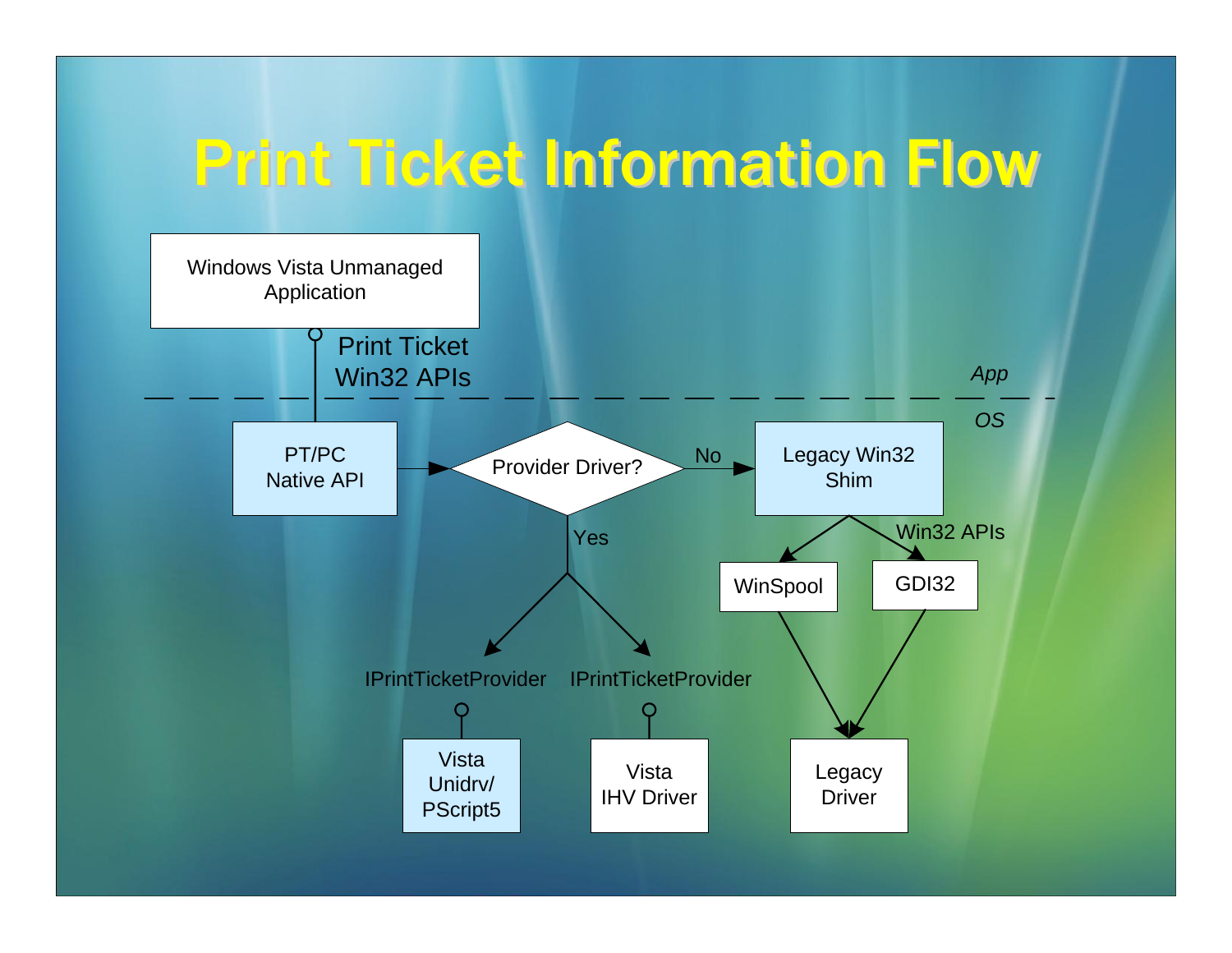# **Print Capabilities Information Flow**

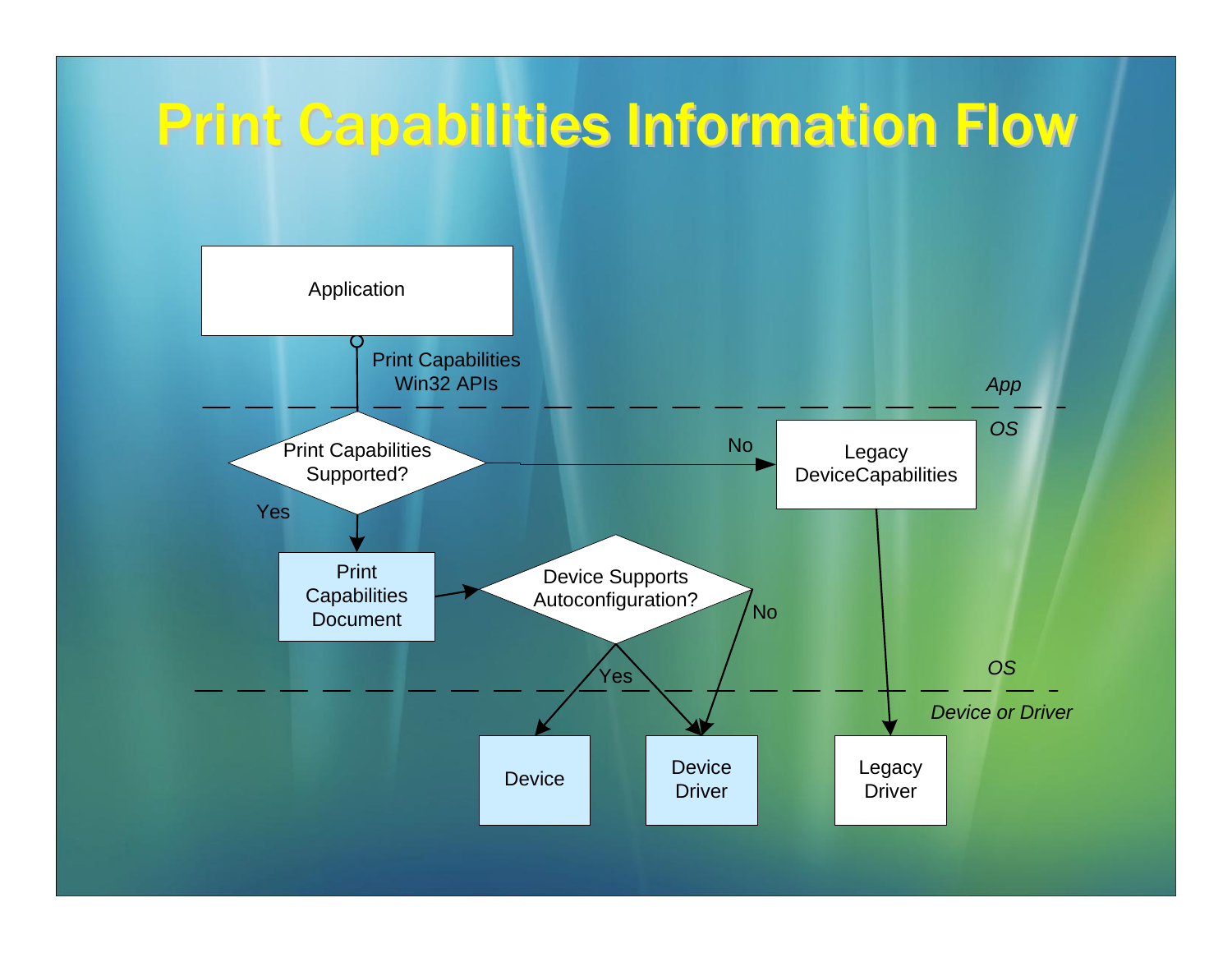### Web Services on Devices

- Based on Web Services specs (WS- $^{\star})$
- Devices Profile for Web Services (DPWS)
	- $-$  Gathers together all the relavent WS-\* specs
	- Constrains spec requirements for low resource devices
	- $\mathcal{L}_{\mathcal{A}}$ **– Describes Discovery, Description and Security** requirements

• Service Definitions defined based on DPWS

- WS Print - Printing control, configuration and status
- WS Scan - Scanning control, configuration and status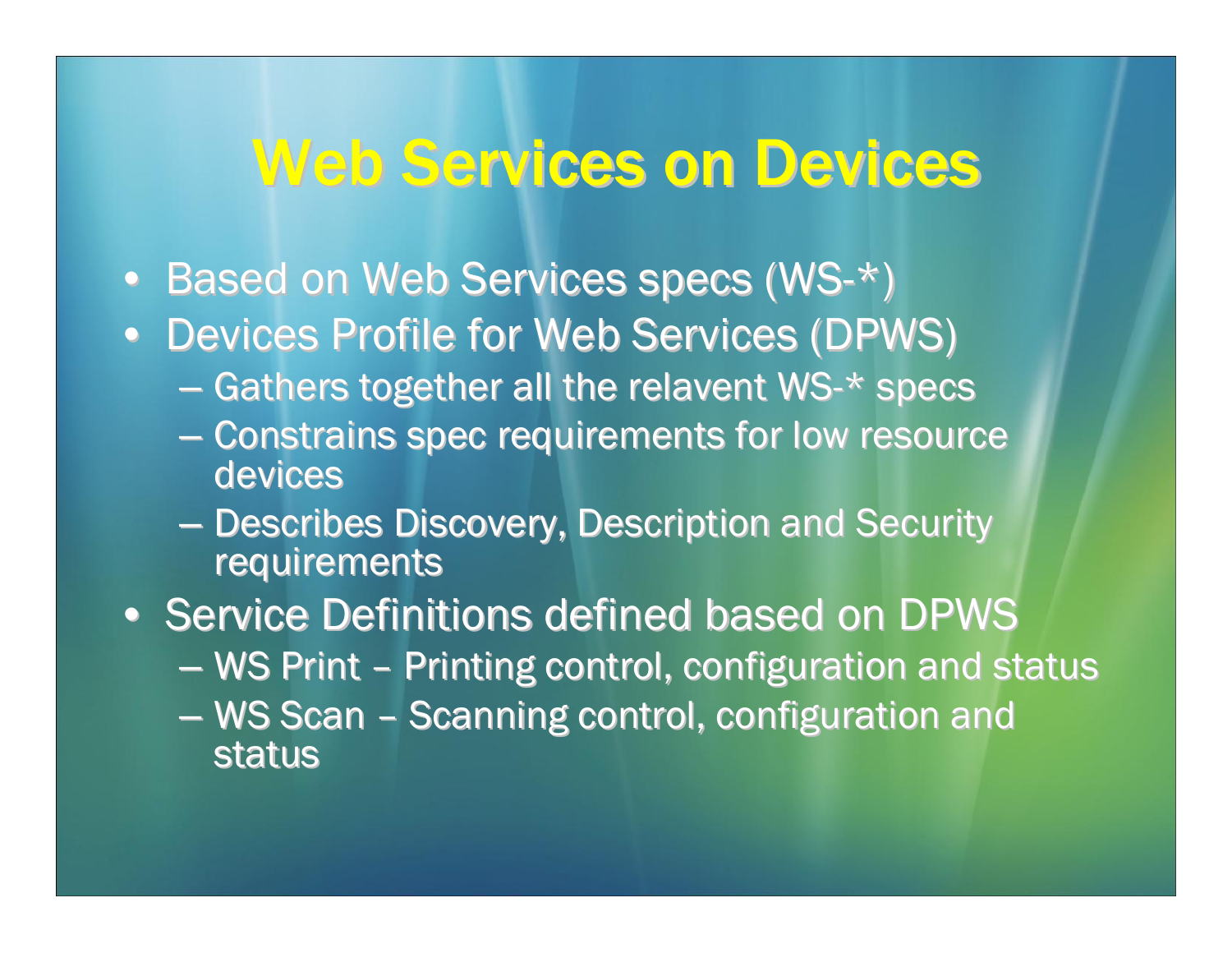# WS Print Support

- Device and Print Driver Installation integrated with Windows PnP subsystem
- Uses CreatePrintJob and SendDocument requests to process print jobs
- Real-time status and configuration info
	- Makes use of WS Print Events to reduce network traffic but keep data up to date
- True End of Job support
	- – $-$  Print jobs stay in Windows Print object until printer notifies monitor of completion
	- –- In case of missed events GetActiveJobs periodically issued to verify completion of queued jobs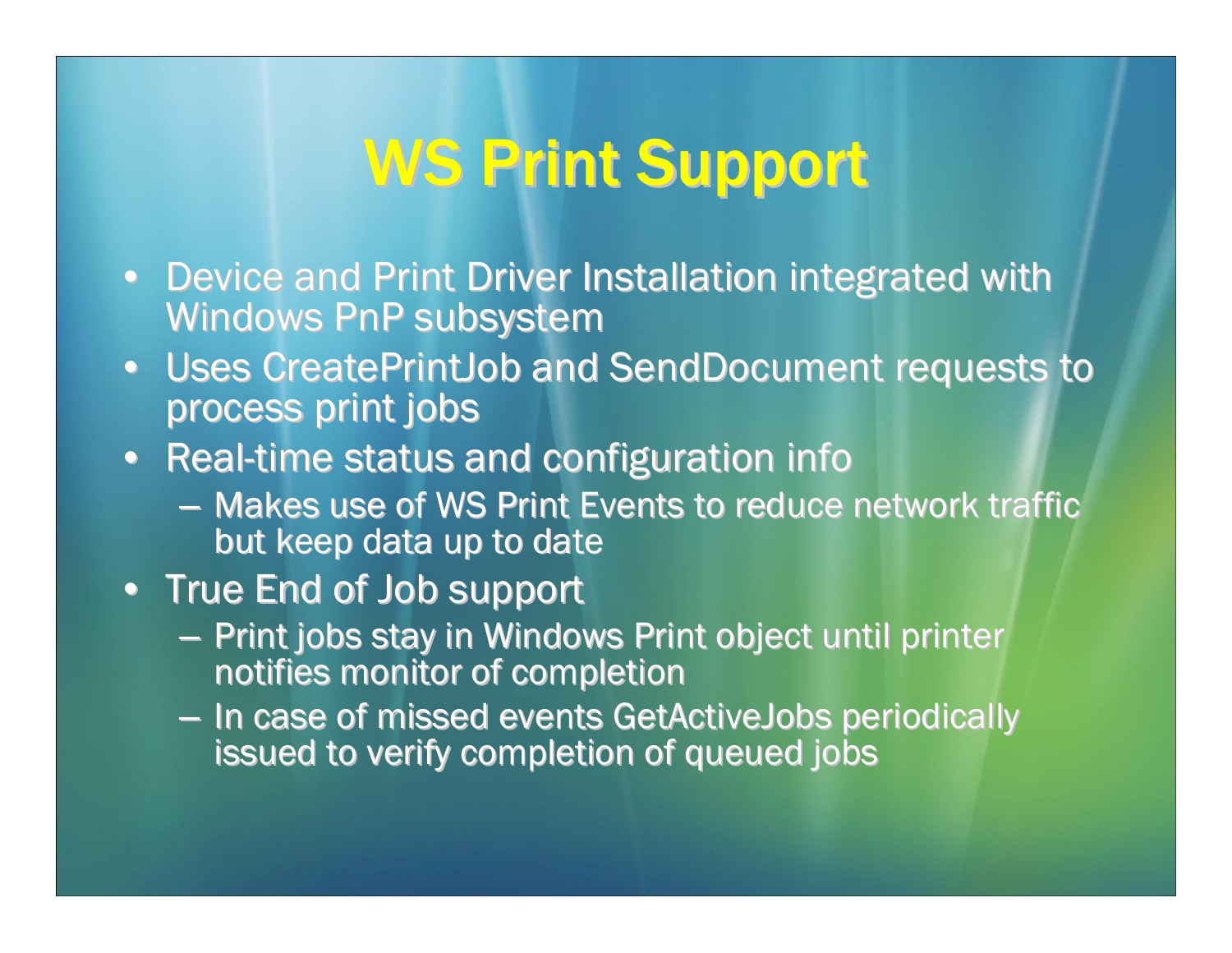# WS Print Support (cont.)

#### • WS Print Port Monitor (WSDMon)

- $-$  Supports AutoConfig in print system
	- $\bullet\,$  Supports most of the public Bidi Schema from WDK
	- Supports extensiblity model for IHVs to add vendor/device specific schema values
	- $\bullet\,$  Depends on WS Print Events for config  $\&$  status changes
- $-$  Uses IEEE 1284 Device ID during to automaticaly install correct Printer Driver
- Supports device Presence on via WS-Discovery Bye/Hello and fallback polling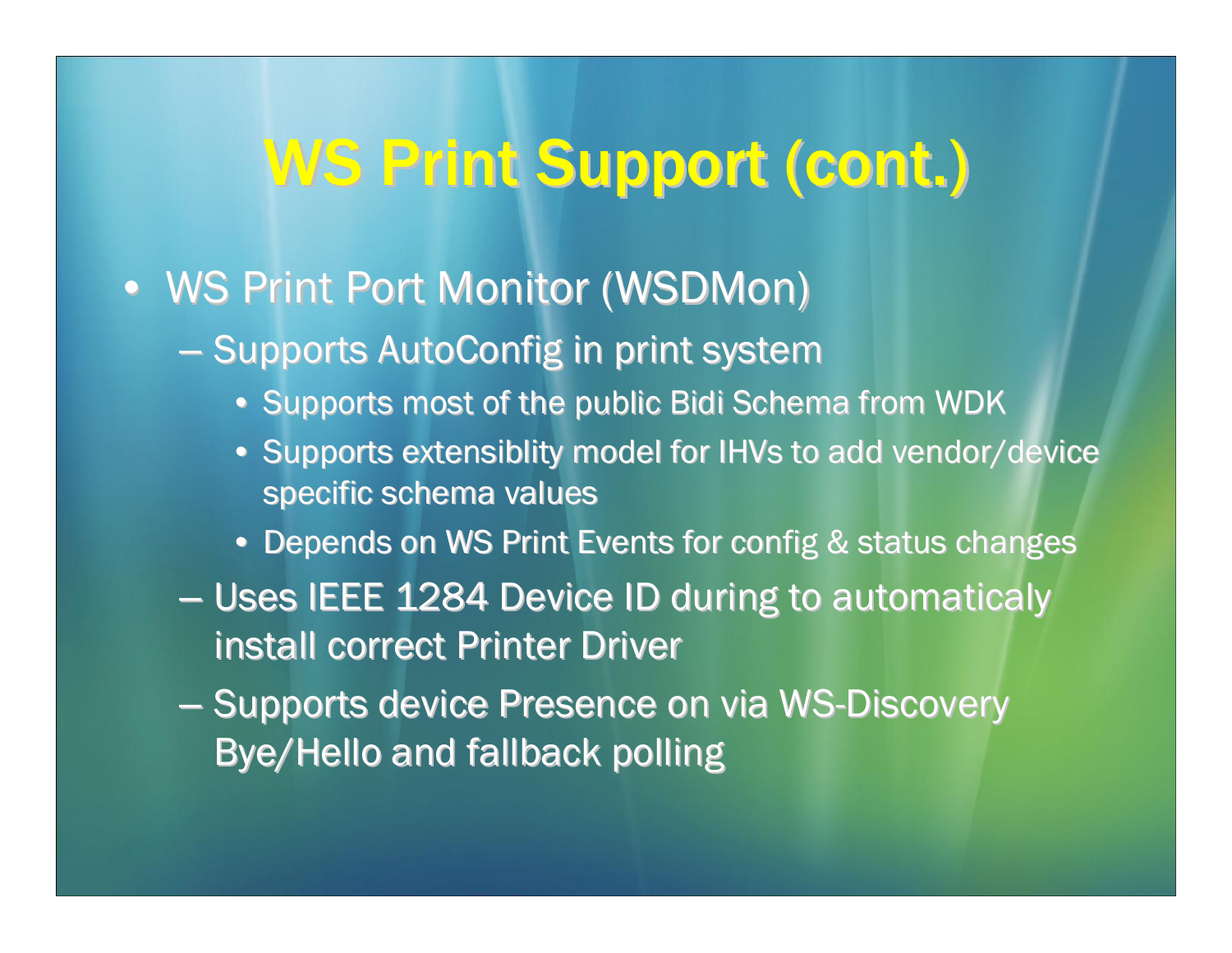# **WS Scan Support**

#### • WSD Scan WIA Scan driver

- $-$  Class driver that supports the WS Scan spec
- Intrinsic part of Windows Vista™ no IHV software needed
- $-$  Uses WS Scan Configuration & Status elements to populate WIA ItemTree for scanner
- Automatically registers ScanDestinations in installed devices to support Walkup Scan scenario
- Supports Platen/ADF input sources
- $\blacksquare$  Supports Single page & Multipage image file formats
- Supported Image Acquisition Scenarios
	- Walkup Scanning - Single trip to scanner allow scanning to registered clients/PCs via device initiated scan request
	- $-$  Application image acquisition  $\overline{\phantom{a}}$ – Client initiated scan request retrieves image from selected scan device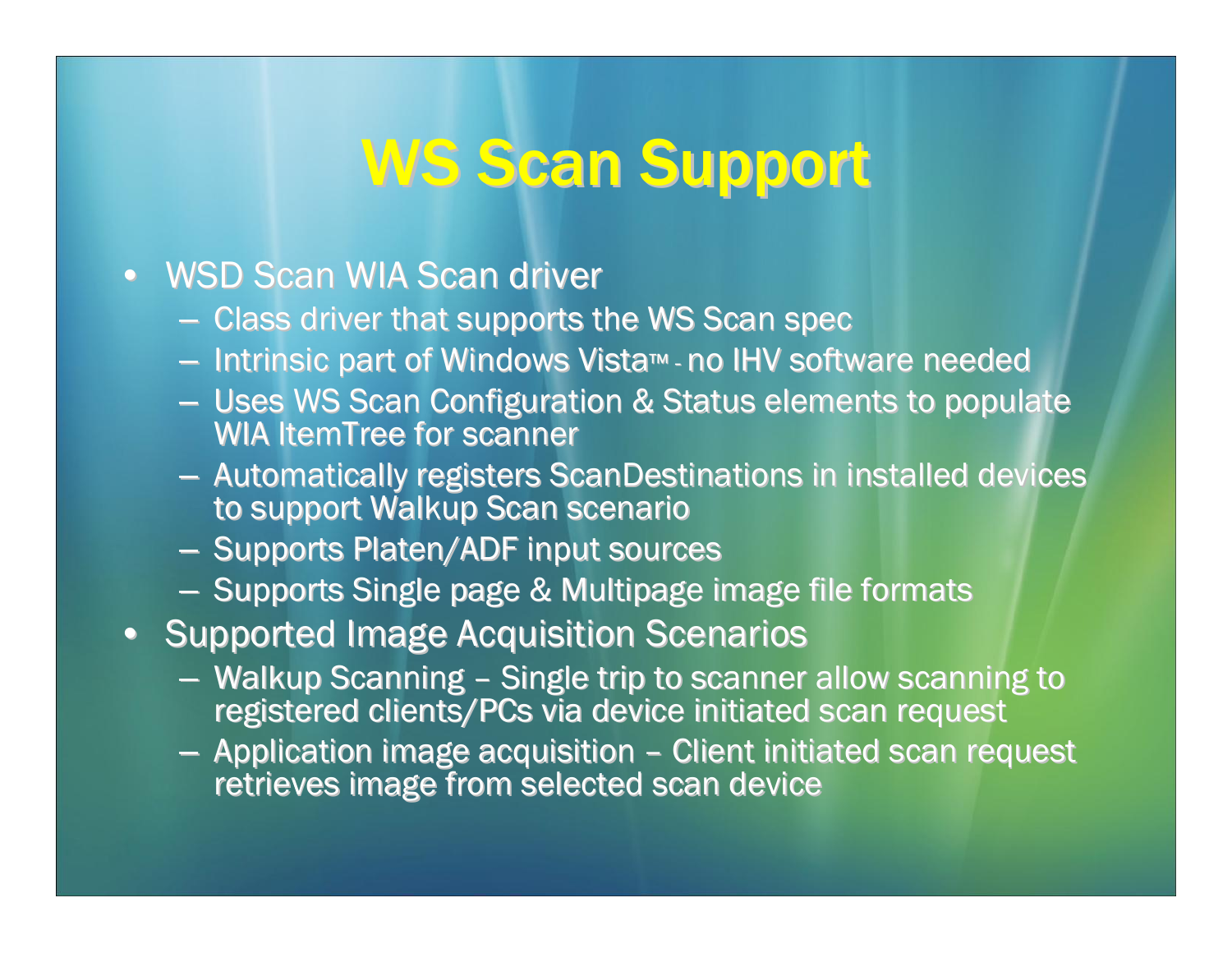# **WS Scan Scenarios**

#### $\bullet$ **Walkup Scan Scenario**

- Scan Driver creates ScanDestinations in installed scanners
- $-$  User places media on scanner and selects destination
- $-$  Device uses ScanAvailableEvent to notify PC of waiting scan
- PC sends CreateScanJob/RetrieveImage requests to execute scan based on current default settings with ScanIdentifier from event
- $\bullet$  Application Image acquisition  $\bullet$ 
	- User places media on scanner
	- $-$  User opens imaging application
	- $-$  User selects scanner to import image
	- $-$  Applications request WIA driver aquire Image data
	- WIA Driver sends CreateScanJob/RetrieveImage requests to aquire image data file using user modified settings.
- $\bullet$ For ADF scans with single image file formats RetrieveImage request will be repeated until requested # of images is read or ADF is exhausted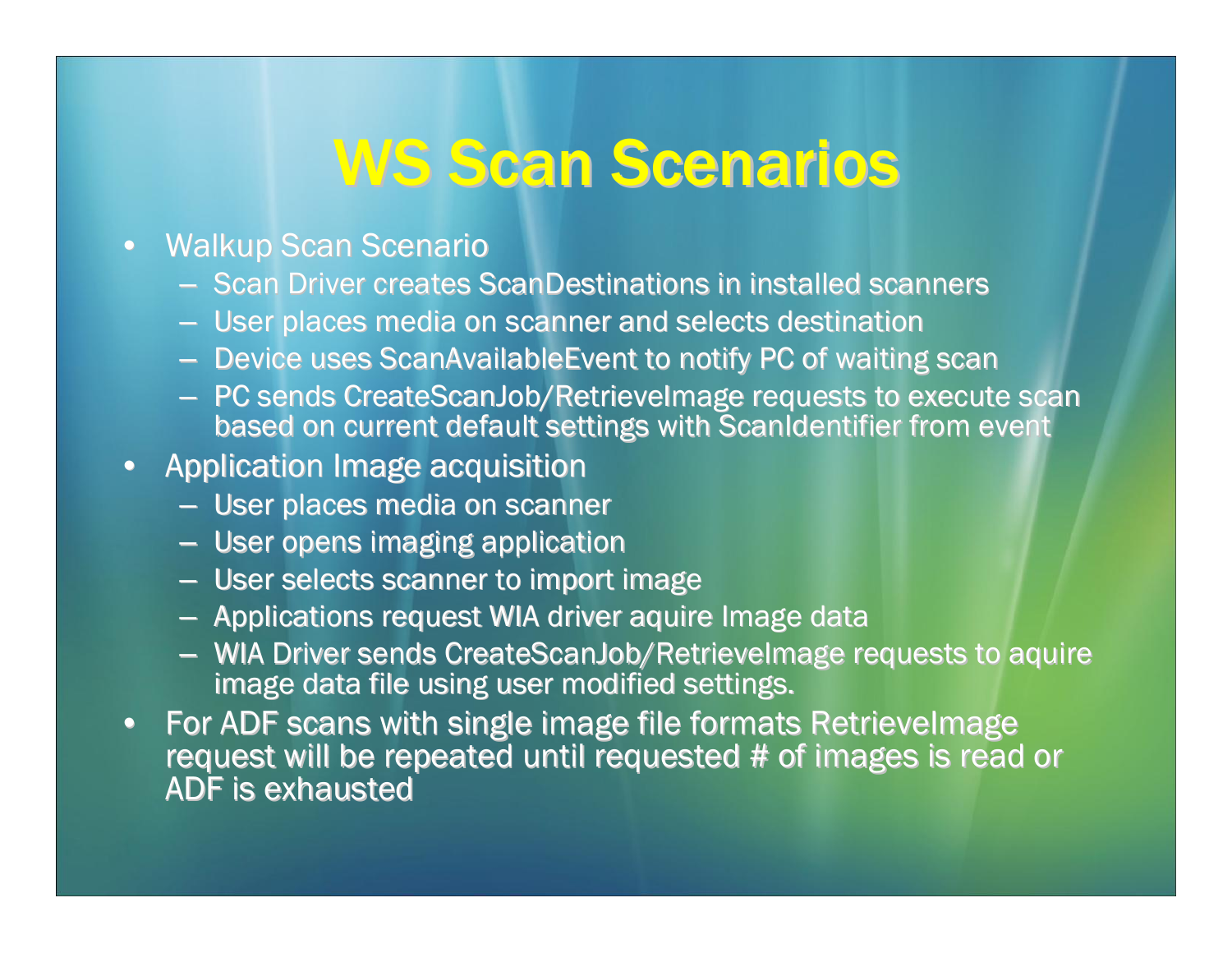# WS Print/Scan Device Install **Experience**

#### $\bullet$ Home/Workgroup Scenario

- Network Explorer
	- Discover devices through WS-Discovery & DPWS
	- Categorize devices based on information in Metadata
	- Users clicks install create PnP Devnode for each hosted service
- Add Printer Wizard search page
	- Multicast WS-Discovery search for devices supporting PrintDeviceType
	- $\bullet$ Display list of discovered devices and allow user to select and install a single device
	- Create PnP Devnode for each hosted service
- • Enterprise Scenario Enterprise Scenario
	- Add Network Printer Wizard Device Detection page
		- Admin enters IP Address or Hostname of device to find
		- Unicast WS-Discovery search sent out to device URL
		- If DPWS device found create PnP Devnode for each hosted service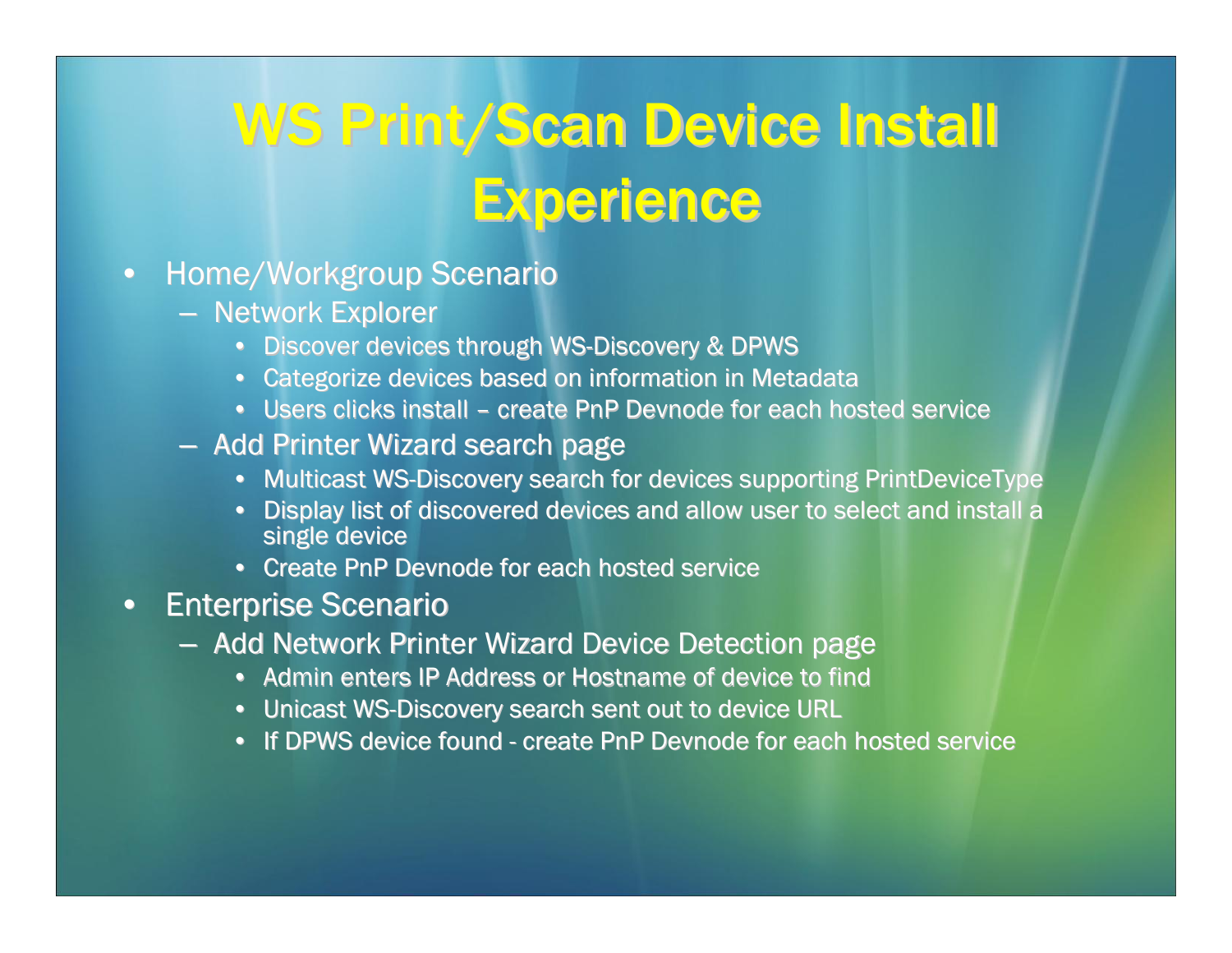# Standard TCP/IP Port Monitor **Enhancements**

- Standard TCP/IP Port Monitor also known as SPM or TCPMon
- Added support for the PWG Printer Port Monitor MIB – PWG Candidate Standard – 5107.1-2005  $-$  New devices checked for MIB support first
- New SNMP local device discovery
- Support for Printer Driver auto detect during Printer installation using Add Printer Wizard
	- $-$  If device supports the Printer Port Monitor MIB use ppmPrinterEntry->Device Id
	- – $-$  If not default to TCPMON.INI DEVICEIDOID# entry if present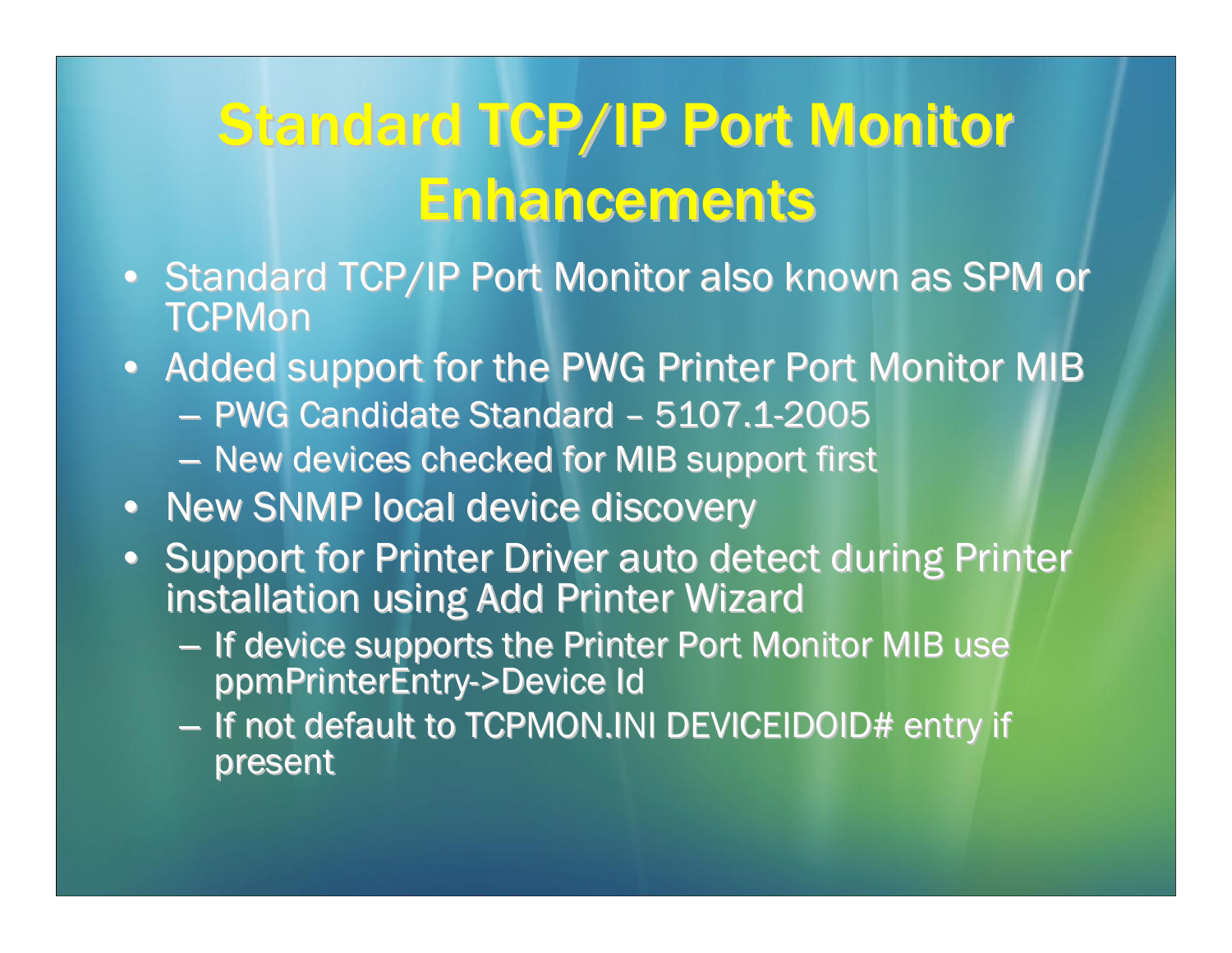# Printer Port Monitor MIB Support

• Add Printer Wizard asks TCPMon for device port list

- $-$  TCPMon checks device for  $\overline{\phantom{a}}$ ppmGeneralNumberOfPrinters OID ppmGeneralNumberOfPrinters OID
	- If found build a list of physical Printers
	- For each physical Printer determine IEEE 1284 Id, Community Name, etc
	- $\bullet\,$  Search logical ports for TCPMon supported port type
		- Search order ppmPreferredPortIndex, RAW ports, LPR ports
	- $\bullet~$  Retrieve port settings for matching logical port
- $-$  If not found, default to Host Resource MIB sysDescr and TCPMON.INI match
- After port is determined query for IEEE 1284 Device Id if available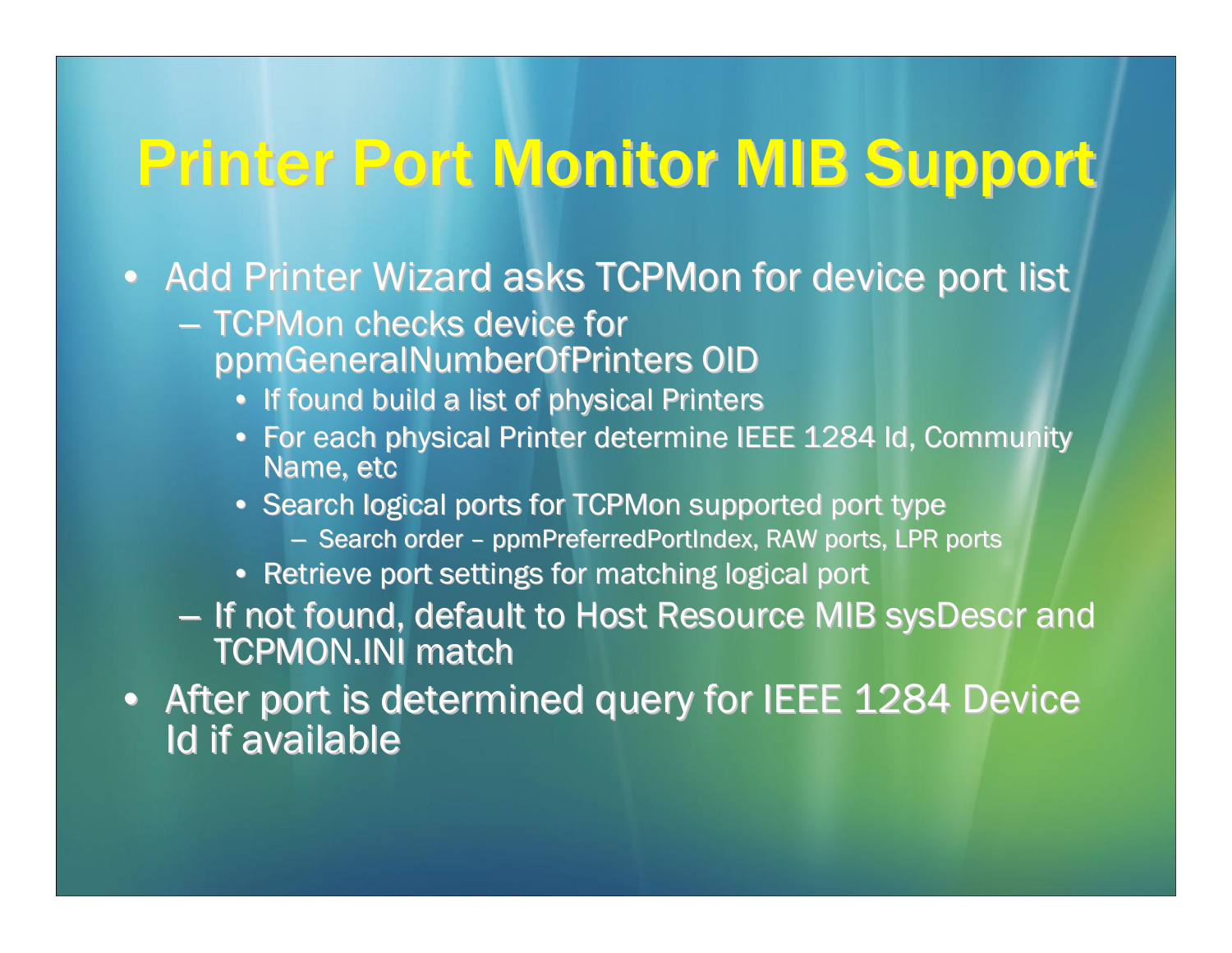# **TCPMon Printer & Driver Installation Improvements**

- Local Subnet Discovery in Add Printer Wizard
	- SNMP Broadcast
	- PING crawl of subnet
- Printer Driver Auto Detect support
	- Query device for IEEE 1284 Device ID Query device for IEEE 1284 Device ID
		- Printer Port Monitor MIB if supported
		- $\bullet$  TCPMON.INI DEVICEIDOID if speficified
	- $-$  Search installed driver INFs for PnP ID match
	- $-$  If found preselect driver and skip to next page of wizard